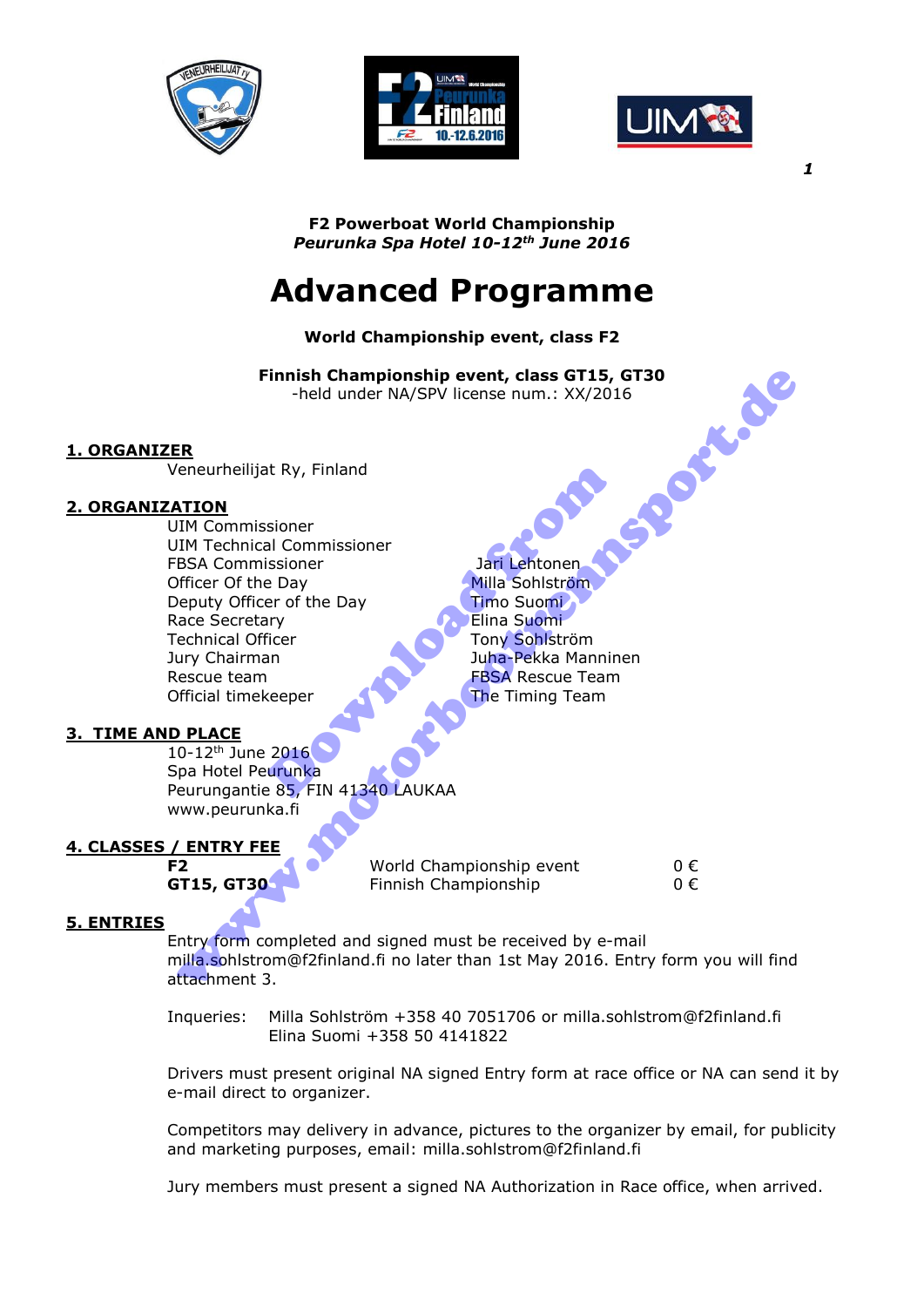





#### **6. INSURANCE**

UIM rule § 205.09 and F2/rule 16. Insurance certificate in Finnish or in English must be presented when driver is entering. Insurance "for third parties" is also available at race office price 90 €. Foreign drivers from other EU or ETA country, must have a European Health Insurance Card, EHIC.

#### **7. TRANSPORTATION**

No transportation organized, no transportation compensations.

**Avis Rent a Car Finland** is proud to offer discounted rates for race competitors and team members. In order get special rates just log into www.Avis.fi and type UIM F2 Peurunka special Avis AWD number N801901 in the AWD field.

A ferry company **Silja Line Finland** is proud to offer discounted rates for drivers and team members in all they routes to Finland and back from Estonia and Sweden. More information will be published  $15<sup>th</sup>$  March via Facebook (closed) group: F2 -Drivers and teams Peurunka Finland 2016 or by email milla.sohlstrom@f2finland.fi ers in all they routes to Finland and back from<br>will be published 15<sup>th</sup> March via Facebook (clo<br>nka Finland 2016 or by email milla.sohlstrome<br><u>OFFICE</u><br>d Race office will be open from Thursday 9<sup>th</sup> J<br>ing ceremony. Pit are

#### **8. PIT AREA AND RACE OFFICE**

- Pit area and Race office will be open from Thursday 9<sup>th</sup> June 2016, at 1 pm, until to the prize giving ceremony. Pit area will be guarded by nights.

- Organizer will point a place to the teams.
- Only one car or one tent / Team is allowed on area.
- Open pit area for visitors.
- On the pit area, every boat must use an absorbent carpet (UIM 703 §).
- Every Team must have at least 2 kg fire extinguisher, in or nearby boat at the tent.
- Smoking, open fire and alcohol are prohibited in pit area.
- After race, own place in pit area must be cleaned.

-All team members and drivers must wear appropriate team clothing at the pit area and all official events from Friday to Sunday.

- Pit passes shall be provided by the organizers at the time of arrival of teams. Each team is responsible for indicating number necessary Pit area passes at the time of application. Organizer gives 5 event passes for every F2 team and 4 pit/event passes for every GT15 and GT30 teams. Extra pit/event passes costs 15 €/person. Concerts at Peurunka Arena not included. **Notified Car Finland** is proud to offer discounted rates for race competitors<br> **Remin members.** In order get special rates just log into www.Avis.fi and type UIM<br>
eurunka special Avis AWD number N801901 in the AWD field.

#### **9. RULES**

The race is to be held under the rules of UIM and special race regulations by organizer. Ages of the drivers, UIM rule 203.041 Noise reductions, UIM rule 504.

#### **10. BUOY FEE**

200 € / damaged buoy

Fee must be paid before next event or after the final race/heat to the Race Office.

#### **11. PUBLICITY ON THE BOATS**

Organizer reserves the right to fix sponsor sticker size 10x30 cm to all boats. The advertising of tobacco products and alcoholic beverages over 22%, is prohibited by law in Finland.

#### **12. FUEL**

By UIM rule 508.02. Refuelling forbidden at launching and starting jettys.

Receipt of the fuel must be presented to the scrutineer.

When organizer confirm teams entryform, all information about fuel will followed.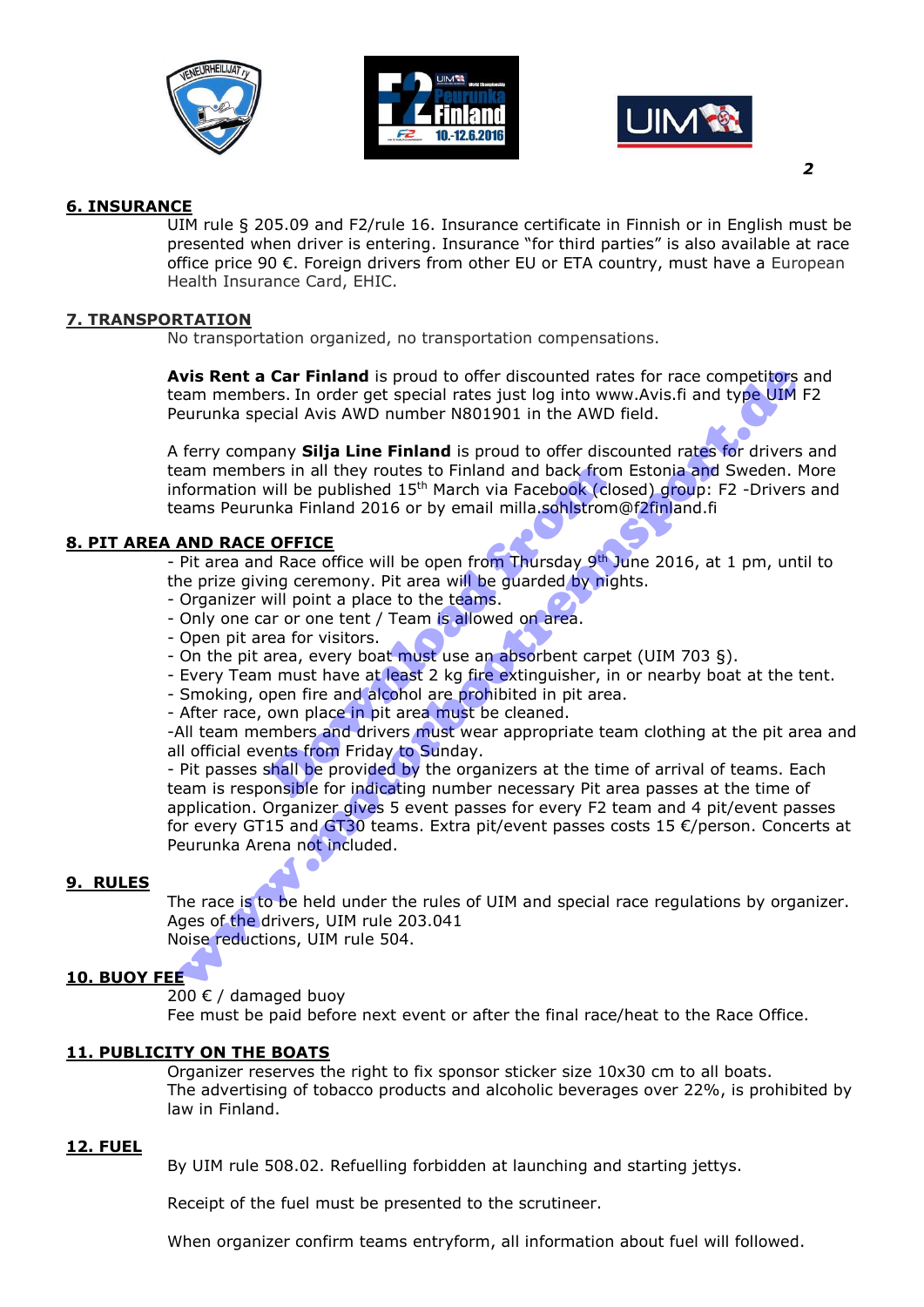





#### **13. TIME SCHEDULE**

See attachment 2: Preliminary Time Schedule.

#### **14. DRIVERS BREEFING**

Drivers breefings will be held at Spa Hotel Peurunka Auditorium. Driver and Team Manager/radio person must be present all Drivers breefings.

#### **15. LAUNCHING**

All boats will be launched in water by crane. Organizer provides ATV's for the F2 teams to carry their boats to launching area and back to the Pit area. Driver (and co-pilot) of the ATV have to wear helmet. Teams own ATV's are not alloved. Organizer recommend all teams to take care of that trailers are able to move with ATV. Organizer provides special made Majava-trailers (20 pieces available) for F2 to carry boats if needed. All boats will be launched in water by crane. Organizer provides ATV's for the F2<br>o carry their boats to launching area and back to the Pit area. Driver (and co-pil<br>he ATV have to wear helmet. Teams own ATV's are not allov

GT15, GT30: Few ATV's to share with all teams.

#### **16. PRACTICE**

Practicing is allowed only by the time schedule. Only scrutineered boats can entry to the practice. Only 20 boats on the race course at the same time. Few ATV's to share with all teams.<br>
allowed only by the time schedule. Only scrut<br>
Only 20 boats on the race course at the same<br>
actice 30 min for all F2 drivers who participat<br>
URE<br>
start from a jetty alongside the race c

Extra free practice 30 min for all F2 drivers who participate Speed Run at Friday evening.

## **17. STARTING PROCEDURE**

Dead engine start from a jetty alongside the race course as per UIM rule 307.

#### **18. RACE COURSE, RACE**

**The race course is in attachment 1.** 

Maximum number of boats on the race course: 20

#### **F2**

Will be driven by UIM F2 rules. One race 35 min. Points according to the rules of UIM. Starting order will be according by qualifications

Speed run: All drivers who will take part to Speed Run will get 30 min extra free practice before this event at Friday evening. Starting order by racing numbers. 1 warming lap and one speed straight. Speed will be measurement by radar from rescue boat.

#### **GT15, GT30**

Will be driven by UIM rules and regulations by NA. Two Finnish Champion races. Race 1 at Friday 8<sup>th</sup> June. Race 2 Saturday and Sunday 9<sup>th</sup>-10<sup>th</sup> June. Three (3) heats, each including ten (10) laps. All heats for each driver are taken to consideration in the final classification. Points according to the rules of UIM. Starting positions for  $1<sup>st</sup>$  heat will be determined by lottery or time trial, if it's possible about the limits of time schedule. Number of heats and starting position procedure will confirm no later than 1<sup>st</sup> of June.

#### **19. SCRUTINEERING**

By the rules of UIM.

#### **22. PROTESTS**

Protest fee is 80 euros. Refunded if the protest will be approved. Time for a protest is one hour after posting of the results. UIM400 rules.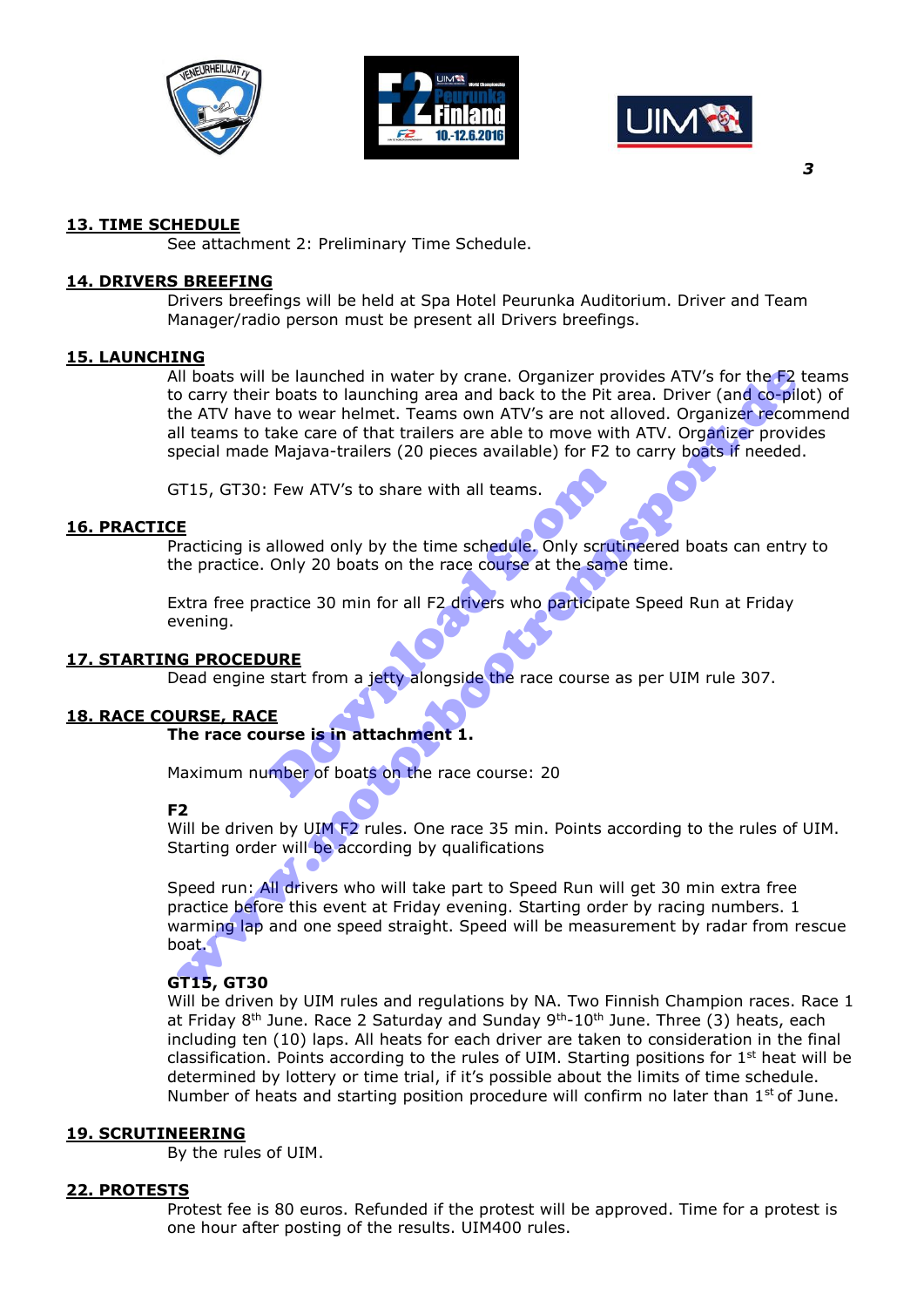





# **21. TRAVEL MONEY, PRIZE GIVING CEREMONY AND AWARDS**

#### **F2:**

Prize giving ceremony immediately after the F2 Race. Best three drivers will be awarded (cups and prizes). Travel and prize money by Formula 2 rule 17. Travel money by cash.

Prize giving ceremony after Speed Run will held at Get together party at Friday evening. Prize money total 3000 €: 1st prize 1500 €, 2<sup>nd</sup> 1000 €, 3<sup>rd</sup> 500 € by cash after the event.

## **GT15, GT30:**

Three best drivers will be awarded by cups.

## **22. ACCOMODATION AND GET TOGETHER PARTY**

- 1) A simple apartment for 4 persons at row house with bunk beds 100€/room/night including breakfast buffet and free use of Peurunka Spa.
- 2) Hotel room for 2 persons  $160 \text{ €/room/night}$  including breakfast buffet and free use of Peurunka Spa.

Limited numbers of rooms/apartments. Prebooked rooms are available only until 15<sup>th</sup> April. **GT15, GT30** only 1 apartment/team available. Book your rooms as soon as possible: milla.sohlstrom@f2finland.fi

**F2:** Get together party at Friday 10<sup>th</sup> June. Every team will get 5 dinner vouchers and 15 vouchers for drinks to the party. Every team have to be present and wear team clothing at the event. **ND GET TOGETHER PARTY**<br>
apartment for 4 persons at row house with bu<br>
breakfast buffet and free use of Peurunka Sp<br>
m for 2 persons 160  $\varepsilon$ /room/night including t<br>
ika Spa.<br>
bers of rooms/apartments. Prebooked rooms<br> The event.<br>
This, GT30:<br>
The best drivers will be awarded by cups.<br>
DATION AND GET TOGETHER PARTY<br>
including breakfast buffet and free use of Pearunka Spa.<br>
including breakfast buffet and free use of Pearunka Spa.<br>
initied

# **23. MORE INFORMATION**

info@f2finland.fi www.f2finland.fi www.venemessu.fi www.facebook.com/F2-World-Championship-Peurunka

Organizer will published some information also via Facebook closed group: F2 -Drivers and teams Peurunka Finland 2016. Please, join the group.

\_\_\_\_\_\_\_\_\_\_\_\_\_\_\_\_\_\_\_\_\_\_\_\_\_\_\_\_\_\_\_\_\_\_\_\_\_\_\_\_\_\_\_

Results of the race will be followed at www.f2finland.fi

# **24. ATTACHMENTS**

- 1. Race Course
- 2. Time Schedule
- 3. Entry form

#### **Welcome to Peurunka, Finland**

Timo Suomi Veneurheilijat ry Chairman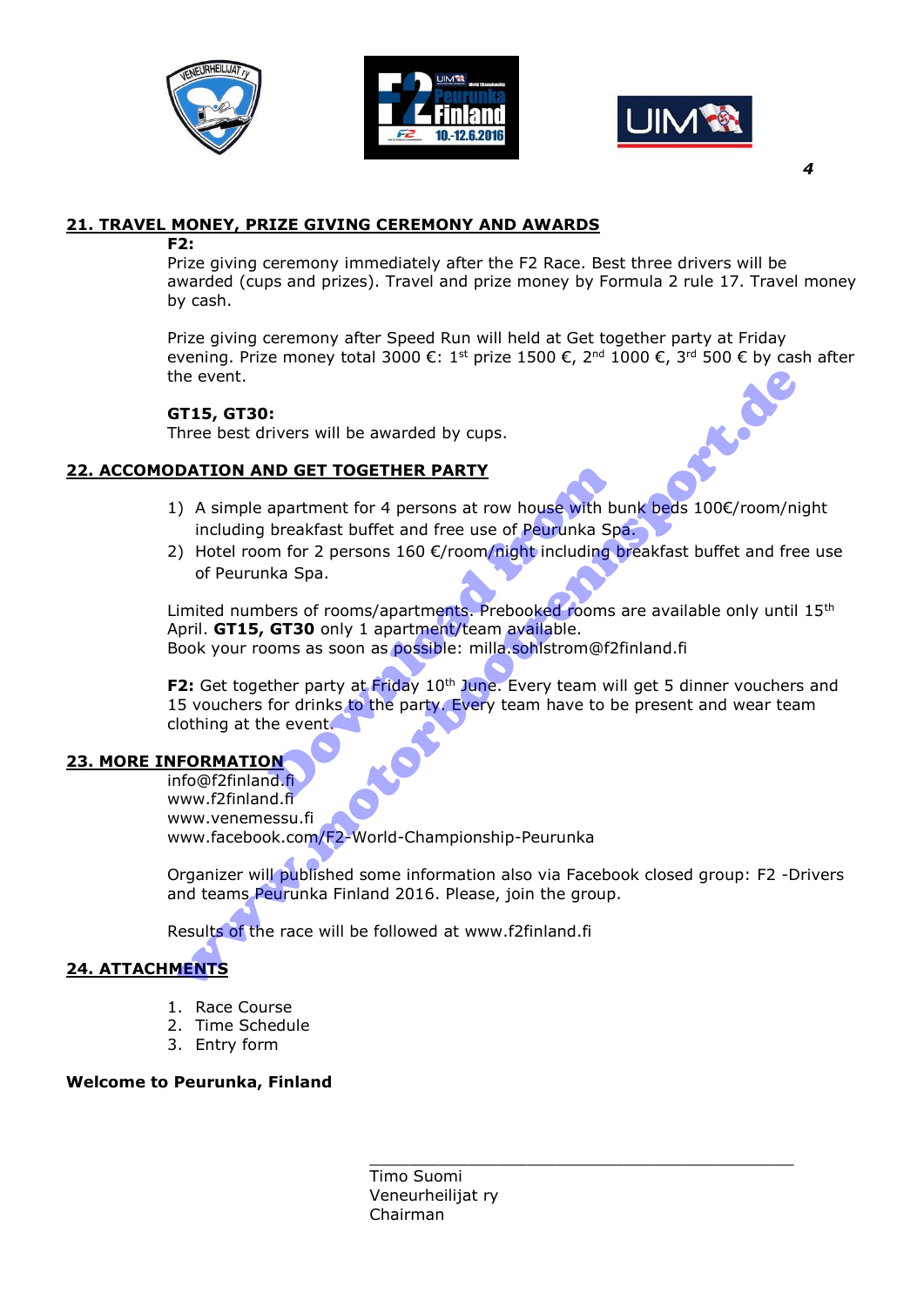





## Attachment 1

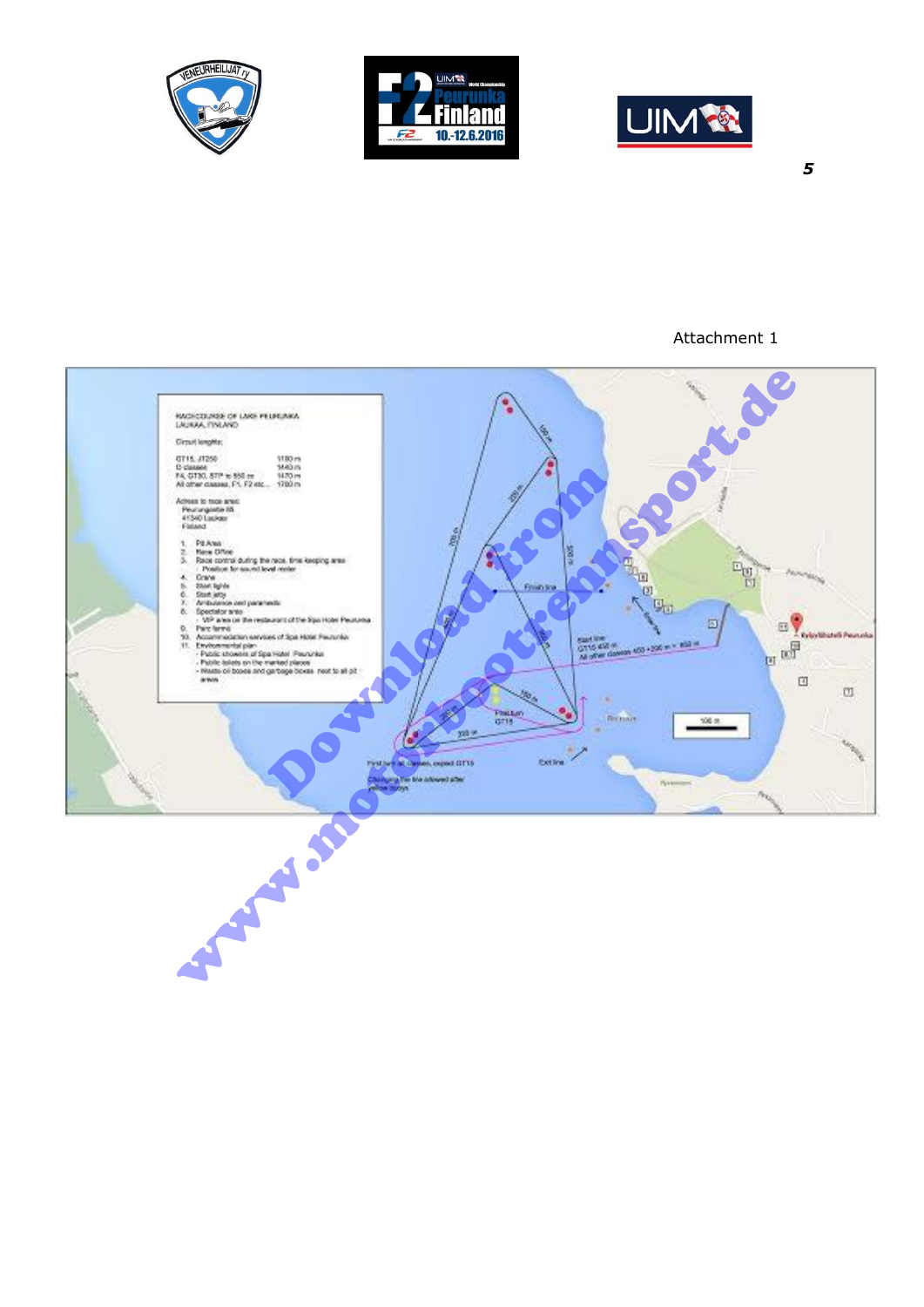





Attachment 2

## **PEURUNKA F2 2016**

#### **Preliminary Time Schedule**

# **Thursday 9 th of June**

| 13:00       | Pit area and Race office open |
|-------------|-------------------------------|
| 13:00-18:00 | Check in and registration     |
| 15:00-19:00 | Scrutineering                 |
| 18:00       | Organicing committee meeting  |

## **Friday 10th of June**

| 13:00               | Pit area and Race office open                  |
|---------------------|------------------------------------------------|
| 13:00-18:00         | Check in and registration                      |
| 15:00-19:00         | Scrutineering                                  |
| 18:00               | Organicing committee meeting                   |
| Friday 10th of June | Posted Missions Creek                          |
| 9:30-11:30          | Sami Seliö 2 Seater                            |
| 10:00-17:00         | Check in and registration                      |
| 10:00-17:00         | Scrutineering                                  |
| 10:30               | GT15, GT30 Drivers Briefing                    |
| 11:35-12:00         | <b>GT15 Free Practice</b>                      |
| 12:00-12:25         | <b>GT30 Free Practice</b>                      |
| 13:00               | Pit area open for visitors                     |
| 13:00               | GT15 Peurunka Race heat 1                      |
| 13:20               | GT30 Peurunka Race heat 1                      |
| 13:40               | GT15 Peurunka Race heat 2                      |
| 14:00               | GT30 Peurunka Race heat 2                      |
| 14:20-16:45         | Sami Seliö 2 Seater                            |
| 16:50               | GT15 Peurunka Race heat 3                      |
| 17:10               | GT30 Peurunka Race heat 3                      |
| 17:30-18:15         | <b>Marino Swing Free practice</b>              |
| 17:15               | <b>F2 Drivers Briefing</b>                     |
| 18:00               | GT15, GT30 Prize giving ceremony               |
| 18:30               | Flyboard show                                  |
| 18:00               | F2 International Jury meeting                  |
| 18:45-19:15         | F2 Extra Free Practice (for Speed Run drivers) |
| 19:30-21:00         | F2 Midnight Speed Run                          |
| 21:30               | F2 Get together party                          |
|                     | Prize giving ceremony Speed Run                |

#### **Saturday 11th of June**

| $9:00-10:25$ | Sami Seliö 2 Seater      |
|--------------|--------------------------|
| 9:15         | Office open              |
| $9:15-9:45$  | GT15, GT30 Scrutineering |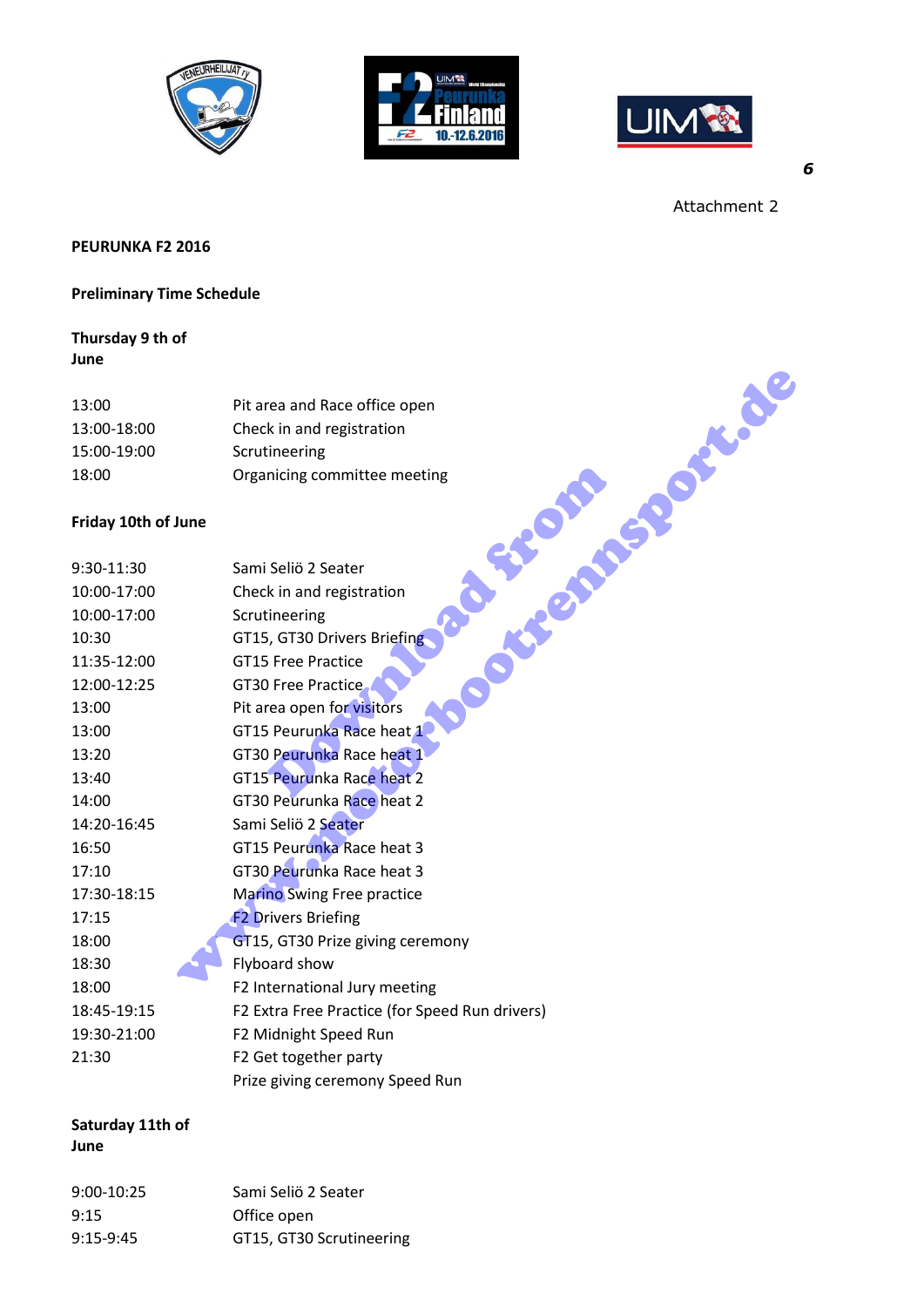





10:00 GT15, GT30 Drivers Briefing 10:30 F2 Drivers Briefing 10:30 Historic boats Circuit 10:45-11:00 GT15 Free practice 11:00-11:15 GT30 Free practice 11:15 GT15 heat 1 11:35 GT30 heat 1 11:50-12:50 Sami Seliö 2 Seater 12:00 Pit area open for visitors 12:10 Flyboard show 13:00-14:30 F2 free practice (90 min) 14:40-15:40 Sami Seliö 2 Seater 15:00 Flyboard show 15:45 Historic boats Offshore 16:00 GT15 heat 2 16:15 GT30 heat 2 16:45 Marino Swing Cup 17:10 Flyboard show 17:30 F2 Qualifying Q1 group A (20 min) Q1 group B (20 min) Q2 15 boats Q3 Shoot out for pole position (10 boats, single entry) Selio 2 Seater<br>
Dard show<br>
Fince boats Offshore<br>
Sheat 2<br>
Theat 2<br>
In the Sheat 2<br>
Theat 2<br>
Theat 2<br>
Theat 2<br>
Theat 2<br>
Theat 2<br>
Theat 2<br>
Theat 2<br>
Theat 2<br>
Theat 2<br>
Theat 2<br>
Theat 3<br>
Mullifying<br>
roup B (20 min)<br>
5 boats<br>
ho Sami Seliö 2 Seater<br>
Pit area open for visitors<br>
Flyboard show<br>
Flyboard show<br>
Historic boats Offshore<br>
Tis heat 2<br>
Marino Swing Cup<br>
Typoard show<br>
Historic boats offshore<br>
To Qualifying<br>
To Qualifying<br>
Qualifying<br>
Qualify

#### **Sunday 12th of June**

| 9:00        | Office open                                 |
|-------------|---------------------------------------------|
| 9:00-10:25  | Sami Seliö 2 Seater                         |
| 9:15        | GT15, GT30 Drivers briefing                 |
| 9:30        | F2 Drivers briefing                         |
| 10:30       | $GT15$ heat 3                               |
| 11:00-11:45 | $F2$ warm up (45 min)                       |
| 12:00-14:00 | <b>Auction at Boat Exhibition</b>           |
| 12:00       | Pit area open for visitors                  |
|             | F2 repechage for boats not qualified 15 min |
| 12:00       | race/Flyboard                               |
| 12:30       | <b>Historic Boats Circuit</b>               |
| 12:45       | <b>Historic Boats Offshore</b>              |
| 13:00-14:30 | Sami Seliö 2 Seater                         |
| 14:35       | GT30 heat 3                                 |
| 14:55       | <b>Marino Swing Cup</b>                     |
| 15:15       | Flyboard show                               |
| 15:40       | F <sub>2</sub> Parade lap                   |
| 16:00       | PEURUNKA F2 GP (35 min)                     |
|             | Prize giving ceremony                       |